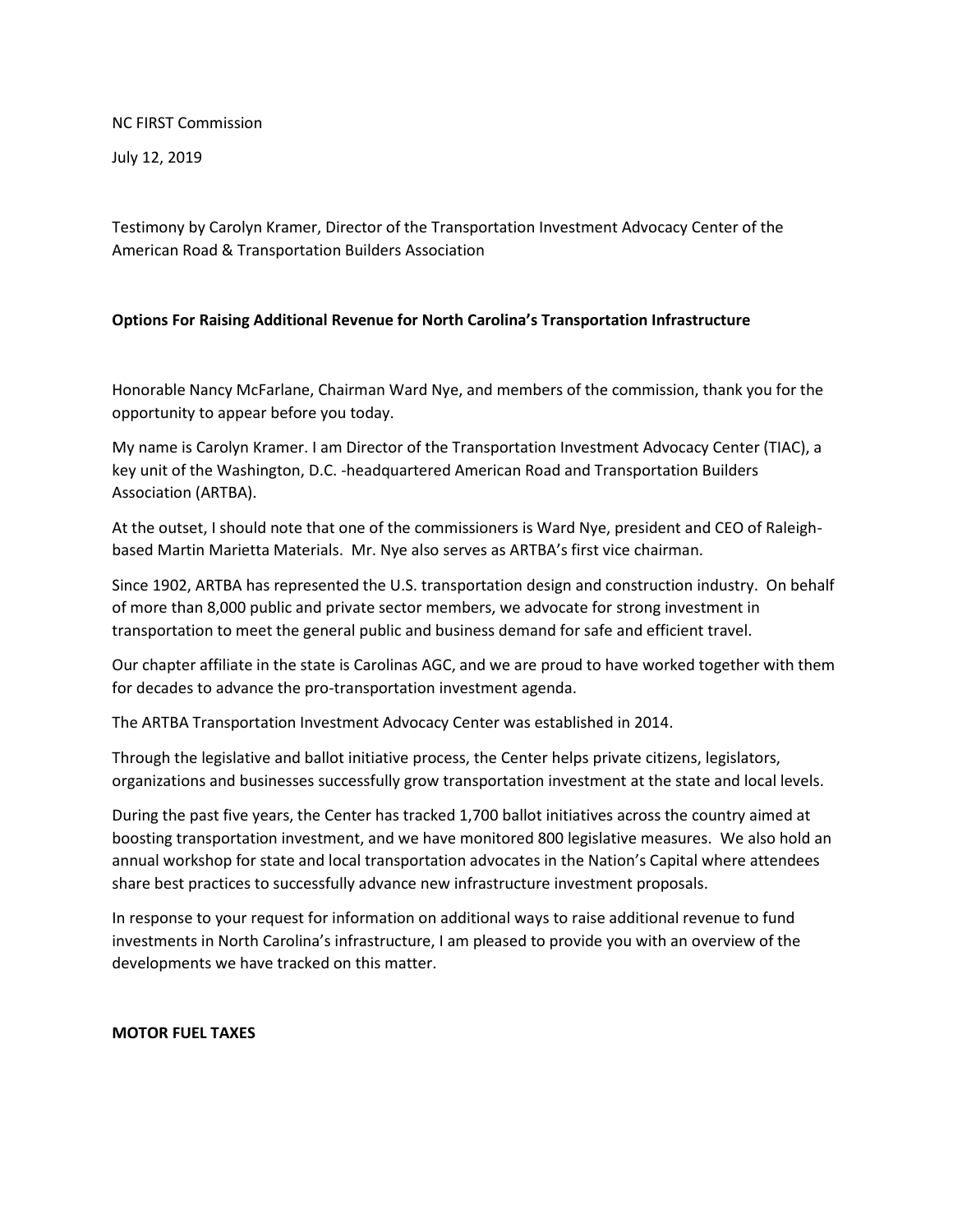First, motor fuel taxes continue to be the most popular method for financing investment in transportation infrastructure, and the most efficient way to quickly generate revenue to support those investments.

So far in 2019, four states—Alabama, Arkansas, Ohio and Illinois—have voted to increase state gas taxes for this purpose. That brings to 31 the number of states throughout the country that have raised the gas tax since 2013.

But, not all gas taxes are the same.

Twenty-two states—including North Carolina—and D.C. have migrated from a flat cents-per-gallon excise tax to a variable-rate tax on motor fuels. Variable-rate taxes are fees on motor fuel purchases that fluctuate according to external factors rather than remain at fixed levels. This automatic growth mechanism is popular as states seek to prevent the erosion of their state gas tax's purchasing power from rising construction costs and inflation.

Under the variable rate tax model, states create their own tax formulas and can adjust them based on a variety of factors.

Some of these factors can be changes to inflation as measured by the Consumer Price Index (CPI), or changes to the average wholesale price of fuel. Alabama recently implemented a new tax formula that will adjust based on changes to the National Highway Construction Cost Index. Several states utilize more complex formulas or have instituted variable-rate taxes that utilize different factors.

# **THE IMPACT OF ELECTRIC VEHICLES**

Electric vehicles pose a fundamental challenge to the ability of the gas tax to raise revenue for transportation investment for one simple reason—they don't use gas. While electric vehicle usage is currently only a small portion of the total U.S. vehicle fleet, the development and purchase of these vehicles is expected to grow in the future. This has led many states to implement new fees on these vehicles so that they also pay for the wear and tear they exact on transportation infrastructure.

Three options have been explored with electric vehicle fees: a flat fee, a fee for every mile driven (road usage charge), or a fee on the amount of electricity used.

Twenty-seven states currently have a registration fee for electric vehicles. Twelve of those states also include a hybrid vehicle fee. Most of these fees are assessed annually except in South Carolina, where the fee is biennial.

Six states have indexed their electric vehicle fee in unison with changes to their variable-rate state gas taxes. These fees on passenger vehicles range from \$50 to \$200. Of the states that have enacted an electric vehicle registration fee, two—Wyoming and North Carolina—have increased the original rate.

While most states impose only a flat fee on electric and alternative fuel vehicles, Utah approved legislation in 2019 that will permit drivers to waive the flat fee and partake in a road usage charge. The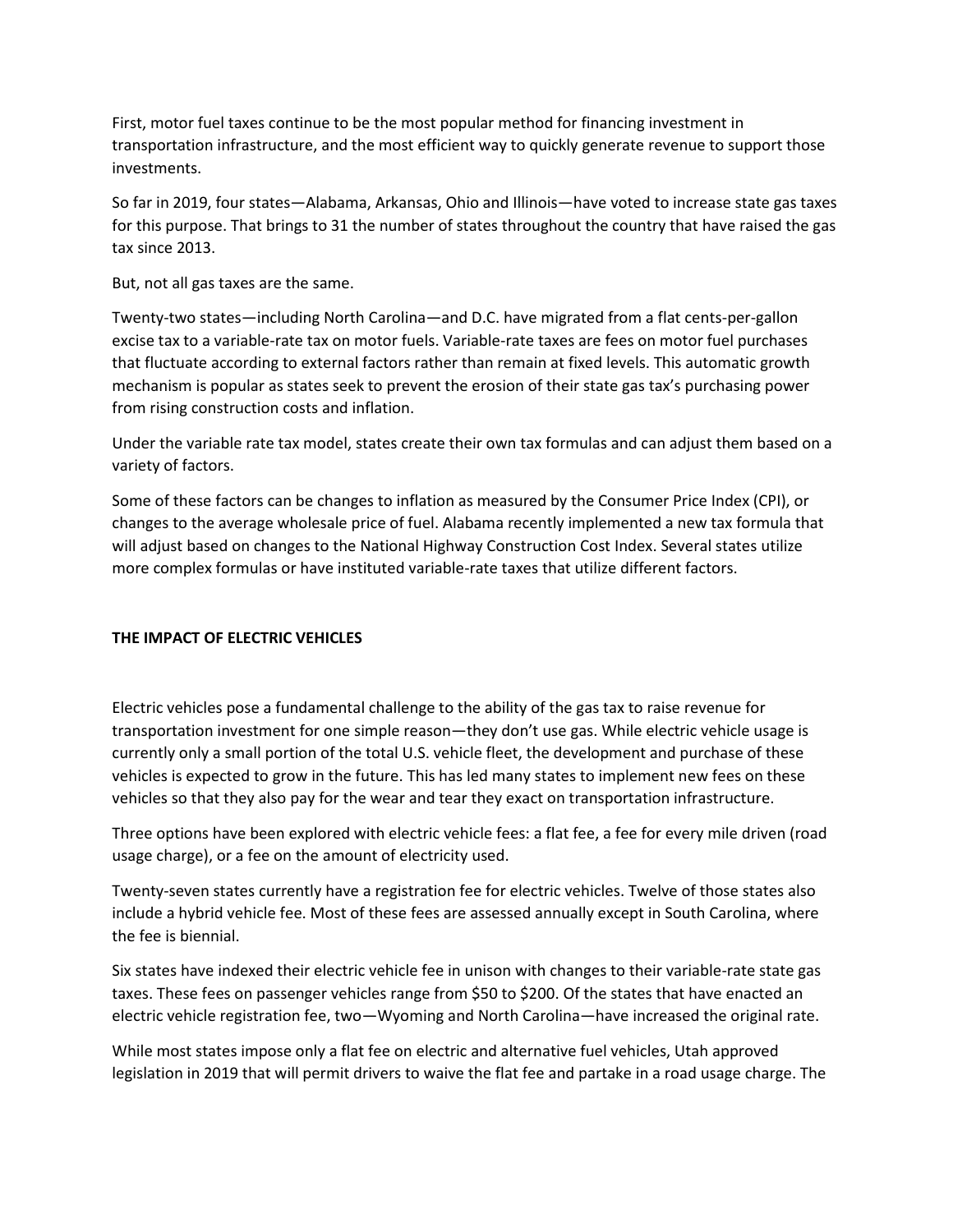program, which will charge 1.5 cents per mile driven and be capped so drivers do not pay more than the annual flat fee, will begin in January 2020 and utilize a third-party GPS tracking device.

Some states have explored utilizing a charging station to impose a charging fee per-kilowatt (per-kW) used, per-kilowatt hour (per-kWh), or per charging session. Several challenges have been encountered with this concept because most electric vehicles are charged at a personal residence, not on the road. Such a challenge could be solved by submetering or by installing personal charging stations. But this assumes all owners accurately or correctly report their usage. In fact, some electric vehicle users have expressed additional concerns over the fairness and accuracy of a per-kW fee at personal charging stations.

An example of a diverse electric vehicle fee encompassing multiple aspects can be found in Iowa's 2019 approved legislation. House File 767 approved a \$130 electric vehicle fee, a \$65 plug-in hybrid vehicle fee, a \$9 fee for the battery used in electric and plug-in hybrid vehicles, and a \$0.026 tax on each kWh purchased at a nonresidential location.

# **GROWING VEHICLE FUEL ECONOMY**

While growing fuel economy across all vehicle fleets helps the environment and saves money, it also compromises the ability of the conventional fuel tax to fund transportation investment. To compensate for this, several states are considering imposing road usage charges (RUC). A RUC, also called a mileagebased user fee (MBUF) or vehicle-miles traveled (VMT) fee, establishes a cents-per-mile charge that drivers pay instead of a flat state gas tax at the pump.

The amount of money raised can be determined in a variety of ways, including via a Global Positioning System (GPS) or a mileage reporting device installed in the vehicle (by the driver or state agency) that tracks only miles driven. Odometer readings offer a similar tracking function.

Ten states have held or are in the process of holding pilot programs to test this funding method. Additionally, two multi-state pilots are being held: the Western Road Usage Charge Consortium, and the I-95 Corridor Coalition. Two states—as I mentioned Utah and now Oregon—have instituted voluntary, limited participation in a road usage charge program.

# **OTHER STATE APPROACHES FOR FUNDING TRASPORTATION INVESTMENT**

This year, New York became the first state in the country to announce the introduction of "congestion pricing" in urban areas. The program is expected to begin in 2021 and will require motorists to pay a toll when entering zones within Manhattan. The tolls will be variable, depending on the time of day, with drivers charged just once per day via their E-ZPass transponders or their license plate numbers.

Facing an urgent need to address highway improvements, Virginia this year approved legislation that includes a local fuel tax levied on districts bordering the Interstate 81 corridor. The tax of 2.1 percent on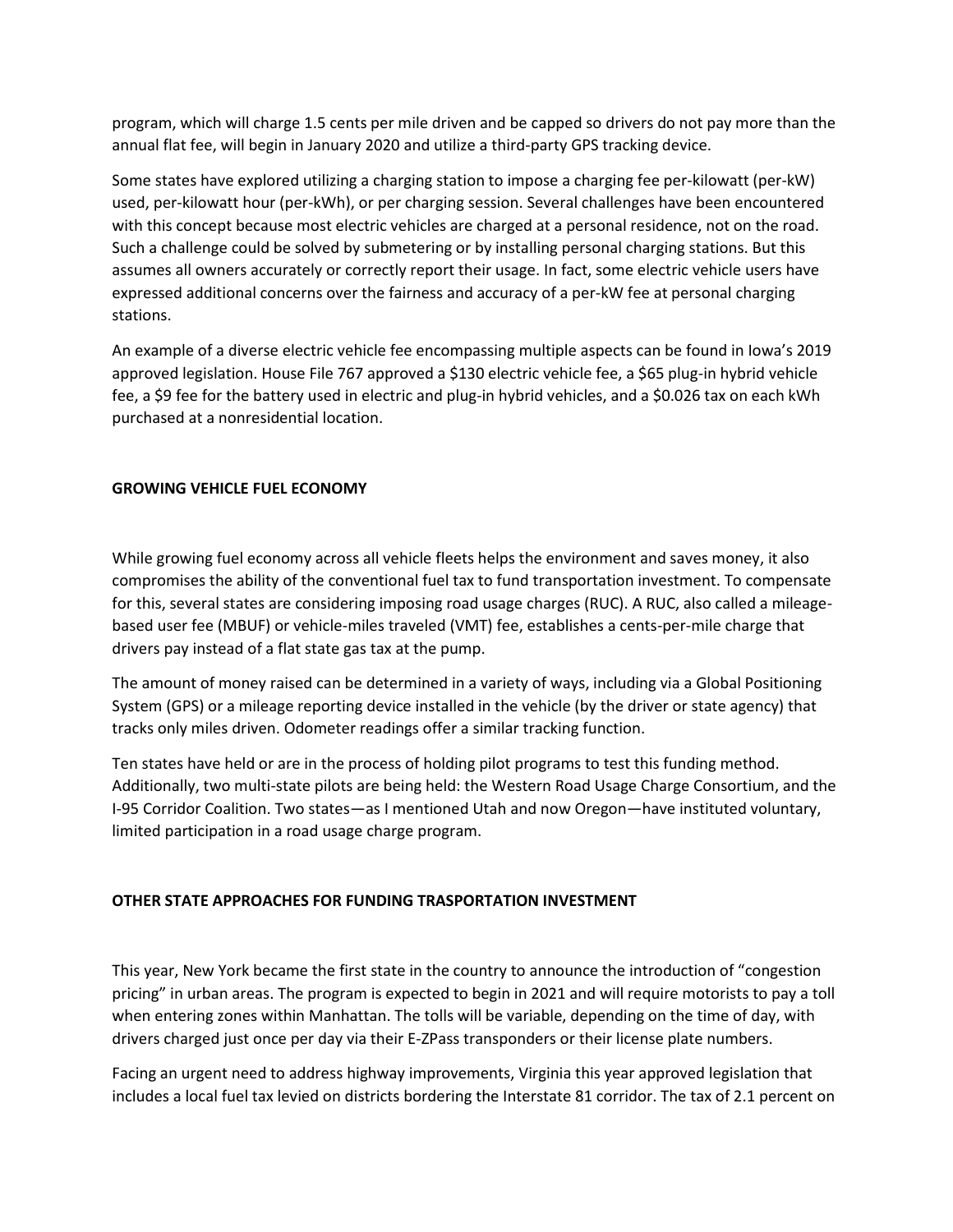the average wholesale price of fuel is in addition to the existing state fuel tax. Two other regions in Virginia—Northern Virginia and Hampton Roads—already have the local fuel tax in place.

Several states are exploring revenue streams not directly tied to the use of roads:

- Along with the motor fuel tax increase approved earlier this year, Arkansas lawmakers put a measure on the 2020 ballot to renew an existing half-cent statewide general sales tax that is used for transportation improvements. The measure was originally approved by voters in 2012.
- Minnesota uses a vehicle-specific sales tax on auto parts and rentals to fund transportation projects.
- Illinois, Arkansas and Mississippi have legislation to partially or wholly dedicate revenue from casinos to road and bridge repairs.
- Illinois also dedicates a portion of its tax on cigarettes to transportation infrastructure.
- To capture out-of-state revenue, Georgia implements a \$5 per night fee on hotel reservations.
- South Carolina permits tax payers to file for a refund of the portion of the 2016 state gas tax increase they paid.

# **CONCLUSION**

In summary, state funding of vital transportation infrastructure is very important, but it does not happen in a vacuum.

The federal highway program also plays a critical role in supporting North Carolina's investments in infrastructure.

Federal funds provide, on average, 51 percent of annual capital outlays for highway and bridge projects made by state governments. In North Carolina, this figure is 46 percent.

However, the federal gas tax—the primary revenue stream for the nation's transportation investment program via the Highway Trust Fund (HTF)—has not been increased since 1993. To make up for the decreased purchasing power, Congress has instituted multiple transfers of general funds to supplement existing trust fund revenues.

As Congress prepares for the scheduled 2020 reauthorization of the federal highway and public transit programs, the uncertainty over the Highway Trust Fund will be the paramount issue facing North Carolina and every other state. Congress and the Trump administration are now facing an \$18 billion average annual shortfall between incoming trust fund revenues and the amount needed to preserve current surface transportation investment levels. Absent congressional action, states could face a 40 percent cut in investment beginning in 2021.

ARTBA continues to advocate in the Nation's Capital for a permanent revenue fix for the Highway Trust Fund. Our Carolinas AGC chapter joins us in the fight. While this commission addresses the state funding issues here in North Carolina, we will also need your help in coming months to aggressively advocate for a solution with members of the state's congressional delegation.